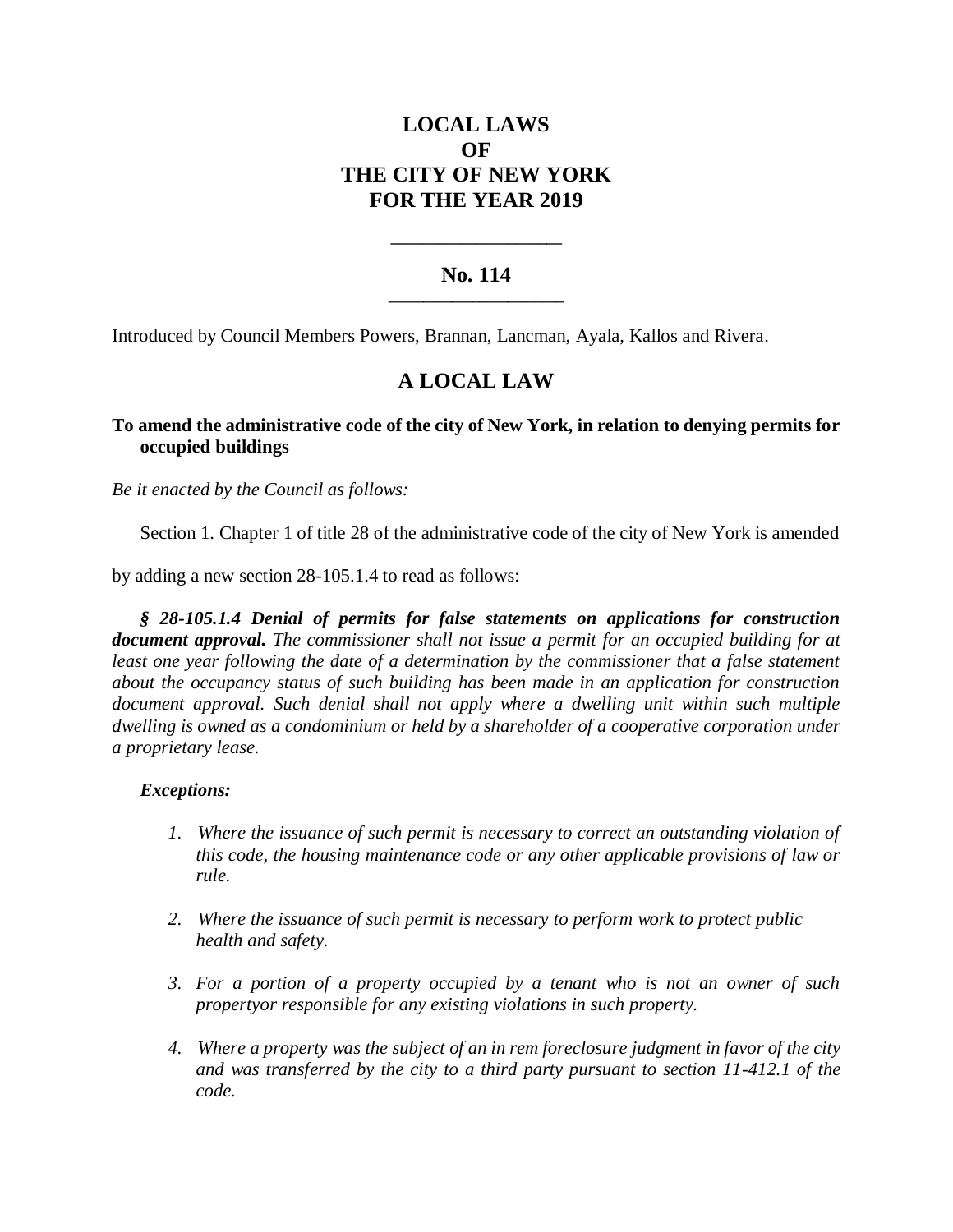- *5. Where a property is the subject of a court order appointing an administrator pursuant to article 7-a of the real property actions and proceedings law in a case brought by the department of housing preservation and development.*
- *6. Where a property is the subject of a loan provided by or through the department of housing preservation and development or the New York city housing development corporation for the purpose of rehabilitation that has closed within the five years preceding the application for such permit.*
- *7. For a property where the department of housing preservation and development or the New York city housing development corporation notifies the commissioner that the permit is required in connection with the implementation of a program of such department or corporation.*
- § 2. Chapter 2 of title 28 of the administrative code of the city of New York is amended by

adding a new section 28-105.1.5 to read as follows:

*§ 28-105.1.5 Denial of permits for work without permit on occupied building. The commissioner shall not issue a permit for a building for at least one year following the date of a determination by the commissioner that work has been performed without a permit in such building and such building was occupied at the time such work was being performed. Such denial shall not apply where a dwelling unit within such multiple dwelling is owned as a condominium or held by a shareholder of a cooperative corporation under a proprietary lease.*

# *Exceptions:*

- *1. Where the issuance of such permit is necessary to correct an outstanding violation of this code, the housing maintenance code or any other applicable provisions of law or rule.*
- *2. Where the issuance of such permit is necessary to perform work to protect public health and safety.*
- *3. For a portion of a property occupied by a tenant who is not an owner of such property or responsible for any existing violations in such property.*
- *4. Where a property was the subject of an in rem foreclosure judgment in favor of the city and was transferred by the city to a third party pursuant to section 11-412.1 of the code.*
- *5. Where a property is the subject of a court order appointing an administrator pursuant to article 7-a of the real property actions and proceedings law in a case brought by the department of housing preservation and development.*